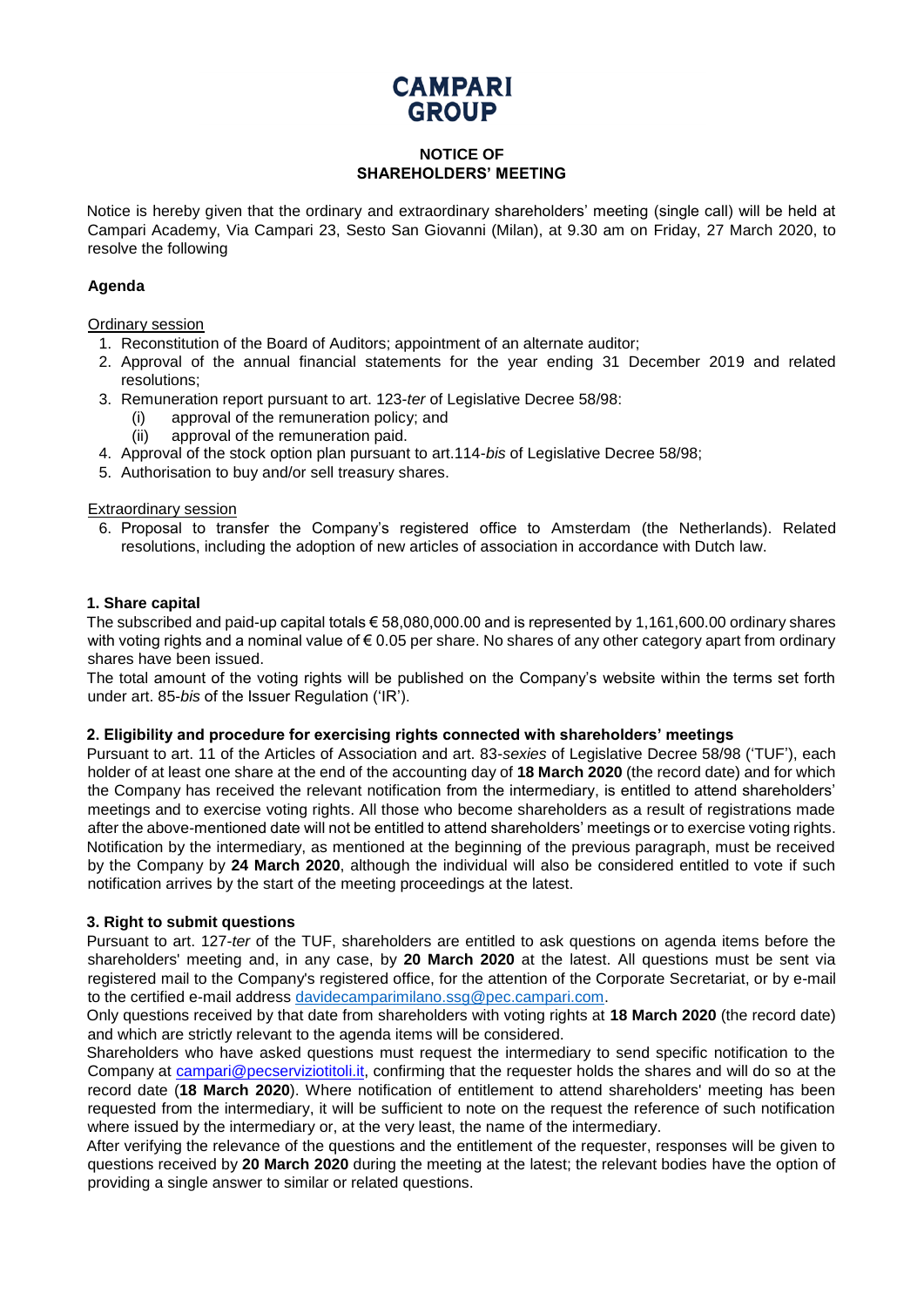The Company reserves the right to make available on its website, prior to the shareholders' meeting, questions and related answers to provide further details and information on the items on the agenda.

## **4. Right to add items to the agenda**

Pursuant to art. 126-*bis* of the TUF, shareholders with voting rights that jointly or individually represent at least one fortieth of the share capital may, within ten days of publication of this notice, request the Company to add items to the agenda, indicating in their request the additional issues proposed, or make proposals relating to items already on the agenda.

Requests to add items to the agenda shall be considered invalid if even one of the following conditions is not met:

- (i) requests must be made in writing and sent by registered mail to the Company's registered office, for the attention of the Corporate Secretariat, or to the certified email address: [davidecamparimilano.ssg@pec.campari.com;](mailto:davidecamparimilano.ssg@pec.campari.com)
- (ii) they must be received by the Company by the deadline stipulated in the first sentence in this section 4;
- (iii) they must not relate to issues that the shareholders' meeting is required to vote on by law on the basis of a proposal by the directors or of a draft or report prepared by the directors, other than those stipulated by art. 125-*ter*, para. 1 of the TUF;
- (iv) ownership of the number of shares required to submit the request must be certified by a specific communication made by the intermediary with effect from the date of the request and sent to campari@pecserviziotitoli.it.

Requests must be accompanied by a report setting out the reasons for the suggested addition and any new items proposed. The report should be submitted by the same deadlines and using the same methods as for the request.

The Company shall give notice of validly formulated and submitted requests in the same manner as stipulated for publication of the notice of the meeting by **12 March 2020**. The report prepared by the proposers, together with any observations made by the Company's Board of Directors, will be made available to the public (according to the methods set out in section 10 below) by the same deadline.

## **5. Option to exercise voting rights by proxy**

Each individual entitled to attend shareholders' meetings and exercise voting rights (within the terms set out in section 2) may also exercise such rights via a proxy of his/her choice and to whom he/she has issued a valid written proxy pursuant to legislation. Proxy forms are available on the Company's website, [http://www.camparigroup.com/en/investor/agm.](http://www.camparigroup.com/en/investor/agm) Once duly completed and signed, forms can be sent via registered mail to the Company's registered office, for the attention of the Corporate Secretariat, or by email to the certified email address: [davidecamparimilano.ssg@pec.campari.com.](mailto:davidecamparimilano.ssg@pec.campari.com)

A proxy may also be granted to Computershare S.p.A., the Company's representative appointed pursuant to art. 135-*undecies* of the TUF, using the form available on the Company's website, [http://www.camparigroup.com/en/investor/agm,](http://www.camparigroup.com/en/investor/agm) and following the instructions given in the form for its transmission.

The proxy granted to Computershare S.p.A. in accordance with the first part of the previous section will be valid only for proposals for which voting instructions have been provided and may be effectively revoked only within the deadline set out in that section.

## **6. Postal or electronic voting**

There are no procedures for postal or electronic voting.

## **7. Reconstitution of the Board of Auditors**

Pursuant to Article 27 of the Statute, the Board of Auditors shall comprise three statutory Auditors and three alternate Auditors.

Following the resignation by one of the statutory Auditors, previously appointed by the Shareholders' Meeting held on 16 April 2019 as a candidate of the list presented by the majority shareholders, it is required to proceed with the integration of the Board of Auditors, appointing one alternate Auditor. The above resolution shall be adopted, in accordance with the *quorum* required by law, without the adoption of the "list voting system", and in order to ensure a composition of the Board of Auditors in compliance with current laws and regulations.

Shareholders who intend to present their candidates for the position of alternate Auditor, shall submit the relevant nomination jointly with:

- (i) suitable documentation to prove the shareholder's right to present its nomination; and
- (ii) comprehensive information concerning personal and professional qualities of the candidates, together with a declaration from the candidates themselves stating the possession of the requirements by law. The comprehensive information above shall include a list of positions hold as director and/or statutory auditor by the candidates in other companies pursuant to Article 148-*bis* of the Legislative Decree 58/98 and an acceptance's letter signed by the candidate in which she/he declare to accept the candidacy.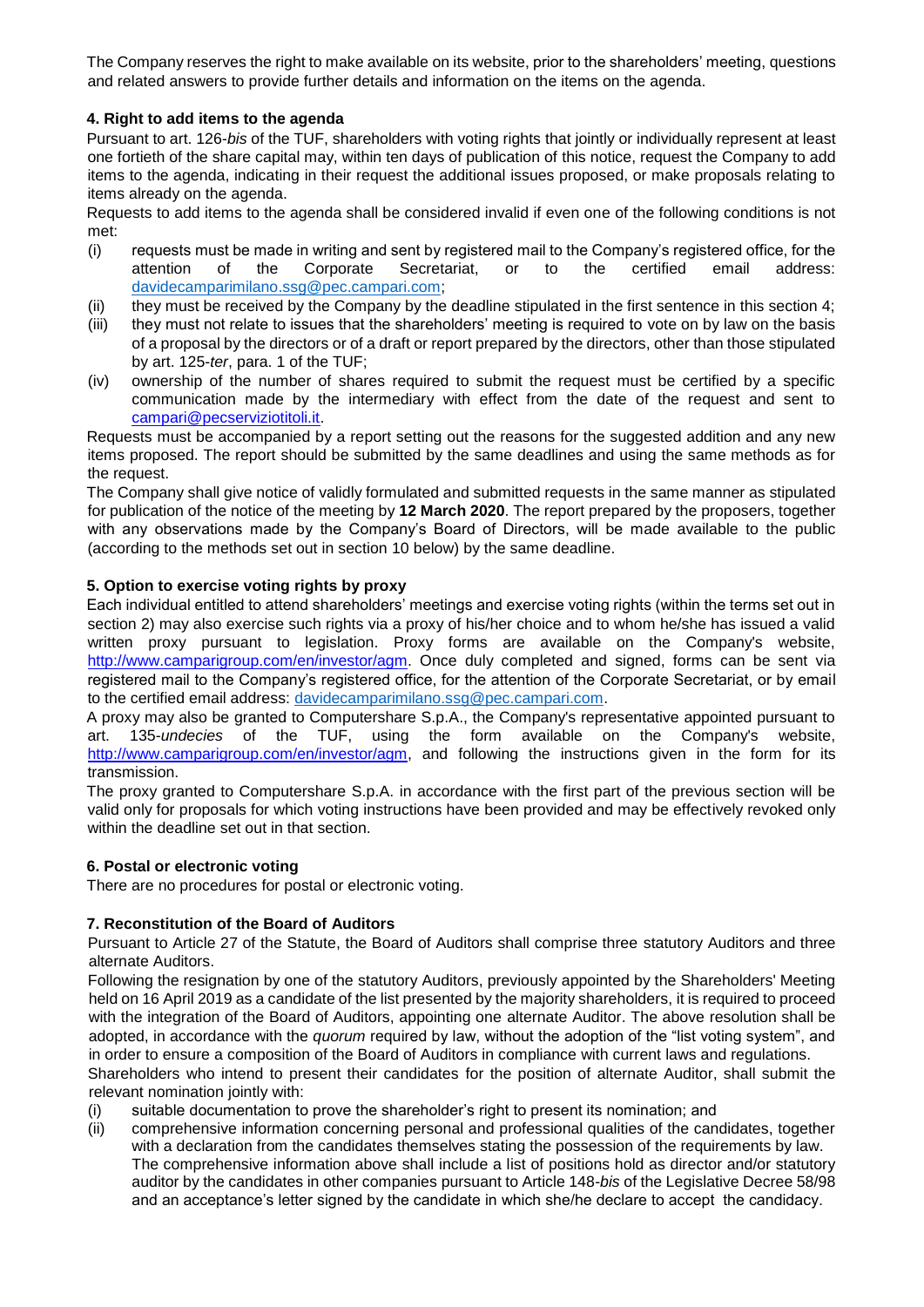The Shareholders who intend to present their candidatures are invited to submit the comprehensive documentation above mentioned not later than **2 March 2020** by registered mail to the Company's registered office, to the kind attention of the Corporate Secretariat, or by certified email to: [davidecamparimilano.ssg@pec.campari.com,](mailto:davidecamparimilano.ssg@pec.campari.com) so that the Company can make available to the public the information received through: its Company's registered office, the SDIR at [www.1info.it,](http://www.1info.it/) and its web site.

The *modus operandi* above shall apply without prejudice to the shareholders' right to present their nominations during the shareholders' meeting, as long as the above documentation containing all the comprehensive information is delivered jointly with the candidatures.

## **8. Withdrawal Right**

The transfer of the Company's registered office to Amsterdam (the Netherlands) and the transformation of the company form entitles shareholders who have not taken part in the adoption of the relevant resolution to exercise their right of withdrawal within fifteen days of the date of registration of the resolution of the shareholders' meeting in the Companies' Register; this date will be made known by means of a notice published on the Company website<http://www.camparigroup.com/it/investor/assemblea-azionisti> and on a daily newspaper 'MF-MilanoFinanza'.

In this regard, it should be noted that the redemption price for each Campari share, in relation to which the right of withdrawal is exercised, was determined in EUR 8.376 in accordance with the provisions of Article 2437-*ter* of the Italian Civil Code with reference to the arithmetic average of the daily closing prices published by Borsa Italiana S.p.A. in the six months preceding the date of publication of this notice of call. The payment of the redemption price due for the withdrawal and the settlement of the withdrawn shares purchased as part of the sale and offer procedure provided for under applicable law, will be conditional upon the completion of the transaction. The shares for which the right of withdrawal is exercised may not be sold or disposed of.

The execution of the aforementioned transfer of the Company's registered office is conditional upon, among other things, the total amount to be paid by Campari to the shareholders who have exercised their right of withdrawal not exceeding a total of EUR 150 million.

Further information on the exercise of the right of withdrawal will be contained in the documentation relating to the transaction and will be made available on the website [http://www.camparigroup.com/it/investor/assemblea](http://www.camparigroup.com/it/investor/assemblea-azionisti)[azionisti](http://www.camparigroup.com/it/investor/assemblea-azionisti) within the statutory time limits.

## **9. Special Voting Shares**

In the context of the transfer of the Company's registered office, the Company, following completion of the transformation into a *Naamloze Vennootschap* under Dutch law, will adopt an increased voting mechanism in order to maintain and further strengthen a stable long-term committed shareholder base (the **Special Voting Mechanism**).

Consistently with the provisions of the articles of association currently in force, pursuant to the Special Voting Mechanism shareholders of Campari who, as of the effective date of the transaction, are holders of the increased voting benefit pursuant to article 127-*quinquies* of the TUF (**Initial Entitled Shareholders**) will continue to be entitled to have 2 voting rights for each Campari ordinary share held. To such end, Campari will issue special voting shares A granting 1 voting right each (the **Special Voting Shares A**), in favor of the shareholders who have made a request in such regard (the **Initial Assignment**), in accordance with the "*Terms and Conditions for the Initial Allocation of Special Voting Shares A*" which will be made available on the Company's website,<http://www.camparigroup.com/en/investor/agm>

Alternatively to the Initial Assignment, Special Voting Shares A will be issued and allocated to shareholders of Campari who as of the effective date of the transaction are not holders of the increased voting benefit pursuant to article 127-*quinquies* of the TUF, upon the expiry of two years of uninterrupted holding of the ordinary shares, as well as of continuous registration of the ordinary shares in a special register (the **Subsequent Assignment**). For the purpose of the Subsequent Assignment, consistently with the provisions of the articles of association currently in force, the calculation of the two years of uninterrupted holding of the ordinary shares will also take into account any previous period of registration in the special register established pursuant to article 127 *quinquies*, paragraph 2, of the TUF, provided that such entitled shareholders make a request in such regard in accordance with the "*Terms and Conditions for the Initial Allocation of Special Voting Shares A*" which will be made available on the Company's website, [http://www.camparigroup.com/en/investor/agm.](http://www.camparigroup.com/en/investor/agm)

## **10. Access to relevant documents**

Documentation relating to the items of the agenda, including the explanatory Board of Directors' reports and the respective proposals for approval, will be made available to the public in accordance with the terms provided by applicable laws, at the Company's registered office, on the authorised storage mechanism '1Info' accessible at the address: [www.1info.it](http://www.1info.it/) and on the Company's website, [http://www.camparigroup.com/en/investor/agm.](http://www.camparigroup.com/en/investor/agm)

Pursuant to art. 2429 of the Italian Civil Code, the financial statements and/or summary statements of the subsidiaries and affiliates will be made available to the public solely at the Company's registered office and no later than 15 days before the meeting.